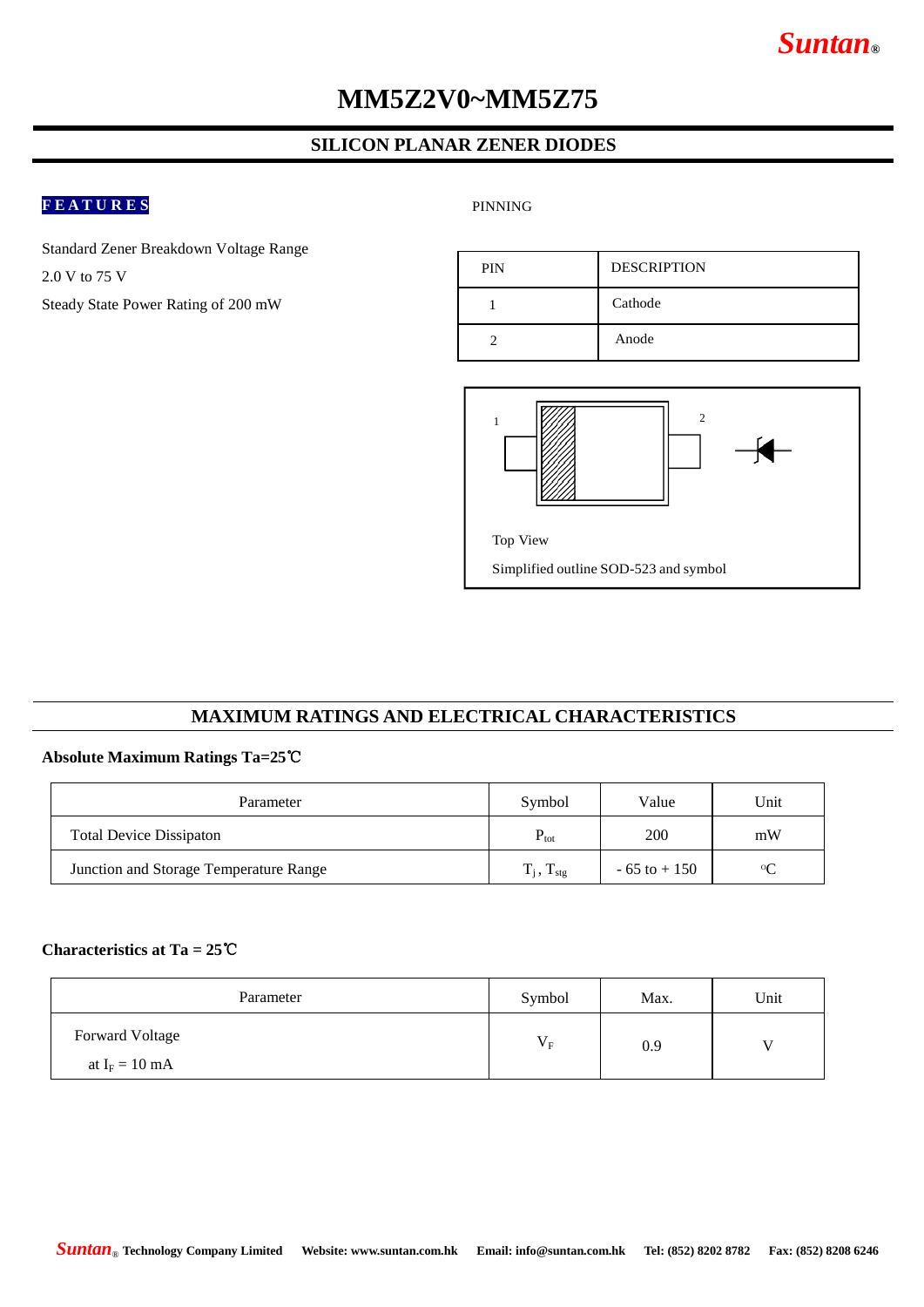

## **Silicon Planar Zener Diodes MM5Z2V0~MM5Z75**

|               |                | Zener Voltage <sup>1)</sup> |              |          |                | Zener Impedance |                |                          |                          | Leakage Current |                  |
|---------------|----------------|-----------------------------|--------------|----------|----------------|-----------------|----------------|--------------------------|--------------------------|-----------------|------------------|
|               | Marking        |                             | $\rm V_{ZT}$ |          | at $l_{ZT}$    | $Z_{ZT}$        | at $l_{ZT}$    | $Z_{ZK}$                 | at I <sub>ZK</sub>       | $I_R$           | at $V_R$         |
| Type          | Code           | Min. $(V)$                  | Nom. $(V)$   | Max. (V) | (mA)           | Max. $(\Omega)$ | (mA)           | Max. $(\Omega)$          | (mA)                     | Max. $(\mu A)$  | (V)              |
| MM5Z2V0       | <b>RD</b>      | 1.8                         | 2.0          | 2.15     | 5              | 100             | 5              | $\overline{\phantom{a}}$ | $\overline{\phantom{a}}$ | 120             | 0.5              |
| MM5Z2V2       | <b>RE</b>      | 2.08                        | 2.2          | 2.33     | 5              | 100             | 5              |                          | $\overline{\phantom{a}}$ | 120             | 0.7              |
| MM5Z2V4       | Z7             | 2.2                         | 2.4          | 2.6      | 5              | 100             | 5              | 1000                     | 1                        | 120             | $\mathbf{1}$     |
| MM5Z2V7       | A8             | 2.5                         | 2.7          | 2.9      | 5              | 100             | 5              | 1000                     | 1                        | 120             | $\mathbf{1}$     |
| MM5Z3V0       | B <sub>8</sub> | 2.8                         | 3.0          | 3.2      | 5              | 100             | 5              | 1000                     | $\mathbf{1}$             | 50              | $\mathbf{1}$     |
| MM5Z3V3       | C8             | 3.1                         | 3.3          | 3.5      | 5              | 95              | 5              | 1000                     | $\mathbf{1}$             | 20              | $\mathbf{1}$     |
| MM5Z3V6       | D <sub>8</sub> | 3.4                         | 3.6          | 3.8      | 5              | 90              | 5              | 1000                     | 1                        | 10              | $\mathbf{1}$     |
| MM5Z3V9       | E8             | 3.7                         | 3.9          | 4.1      | 5              | 90              | 5              | 1000                     | 1                        | 5               | 1                |
| MM5Z4V3       | F8             | $\overline{4}$              | 4.3          | 4.6      | 5              | 90              | 5              | 1000                     | 1                        | 5               | $\mathbf{1}$     |
| MM5Z4V7       | G8             | 4.4                         | 4.7          | 5        | 5              | 80              | 5              | 800                      | 1                        | $\overline{c}$  | $\mathbf{1}$     |
| MM5Z5V1       | H <sub>8</sub> | 4.8                         | 5.1          | 5.4      | 5              | 60              | 5              | 500                      | 1                        | $\overline{c}$  | 1.5              |
| MM5Z5V6       | <b>I8</b>      | 5.2                         | 5.6          | 6        | 5              | 40              | 5              | 200                      | $\mathbf{1}$             | $\mathbf{1}$    | 2.5              |
| MM5Z6V2       | ${\rm J}8$     | 5.8                         | 6.2          | 6.6      | 5              | 10              | 5              | 100                      | $\mathbf{1}$             | 1               | $\overline{3}$   |
| MM5Z6V8       | K8             | 6.4                         | 6.8          | 7.2      | 5              | 15              | 5              | 160                      | 1                        | 0.5             | 3.5              |
| MM5Z7V5       | L <sub>8</sub> | $\tau$                      | 7.5          | 7.9      | 5              | 15              | 5              | 160                      | 1                        | 0.5             | $\overline{4}$   |
| MM5Z8V2       | M8             | 7.7                         | 8.2          | 8.7      | 5              | 15              | 5              | 160                      | $\mathbf{1}$             | 0.5             | 5                |
| MM5Z9V1       | N8             | 8.5                         | 9.1          | 9.6      | 5              | 15              | 5              | 160                      | $\mathbf{1}$             | 0.5             | 6                |
| <b>MM5Z10</b> | O <sub>8</sub> | 9.4                         | 10           | 10.6     | 5              | 20              | 5              | 160                      | 1                        | 0.1             | $\boldsymbol{7}$ |
| MM5Z11        | P <sub>8</sub> | 10.4                        | 11           | 11.6     | 5              | 20              | 5              | 160                      | $\mathbf{1}$             | 0.1             | $8\,$            |
| <b>MM5Z12</b> | Q8             | 11.4                        | 12           | 12.7     | 5              | 25              | 5              | 80                       | $\mathbf{1}$             | 0.1             | 9                |
| <b>MM5Z13</b> | R <sub>8</sub> | 12.4                        | 13           | 14.1     | 5              | 30              | 5              | 80                       | 1                        | 0.1             | 10               |
| <b>MM5Z15</b> | S8             | 13.8                        | 15           | 15.6     | 5              | 30              | 5              | 80                       | 1                        | 0.1             | 11               |
| <b>MM5Z16</b> | T <sub>8</sub> | 15.3                        | 16           | 17.1     | 2              | 40              | $\overline{c}$ | 80                       | 1                        | 0.1             | 12               |
| <b>MM5Z18</b> | U <sub>8</sub> | 16.8                        | 18           | 19.1     | 2              | 45              | $\mathbf{2}$   | 80                       | $\mathbf{1}$             | 0.1             | 13               |
| <b>MM5Z20</b> | V8             | 18.8                        | 20           | 21.2     | $\overline{2}$ | 55              | $\overline{c}$ | 100                      | 1                        | 0.1             | 15               |
| <b>MM5Z22</b> | W8             | 20.8                        | 22           | 23.3     | $\overline{2}$ | 55              | $\overline{c}$ | 100                      | $\mathbf{1}$             | 0.1             | 17               |
| <b>MM5Z24</b> | X8             | 22.8                        | 24           | 25.6     | $\mathbf{2}$   | 70              | $\sqrt{2}$     | 120                      | $\mathbf{1}$             | 0.1             | 19               |
| <b>MM5Z27</b> | Y8             | 25.1                        | 27           | 28.9     | $\mathbf{2}$   | 80              | $\sqrt{2}$     | 300                      | 1                        | 0.1             | 21               |
| <b>MM5Z30</b> | Z8             | $28\,$                      | 30           | 32       | 2              | 80              | $\overline{c}$ | 300                      | $\mathbf{1}$             | 0.1             | 23               |
| MM5Z33        | A9             | 31                          | 33           | 35       | $\mathbf{2}$   | $80\,$          | $\overline{c}$ | 300                      | $\,1\,$                  | $0.1\,$         | $25\,$           |
| MM5Z36        | <b>B</b> 9     | 34                          | 36           | 38       | 2              | 90              | $\overline{2}$ | 500                      | $\mathbf{1}$             | 0.1             | 27               |
| MM5Z39        | C9             | 37                          | 39           | 41       | 2              | 130             | $\overline{c}$ | 500                      | $\mathbf{1}$             | $\overline{c}$  | 30               |
| MM5Z43        | D <sup>9</sup> | 40                          | 43           | 46       | $\mathbf{1}$   | 150             | $\mathbf{1}$   | 500                      | $\mathbf{1}$             | $\overline{2}$  | 33               |
| <b>MM5Z47</b> | E <sub>9</sub> | 44                          | 47           | 50       | 1              | 170             | $\mathbf{1}$   | 500                      | $\mathbf{1}$             | $\overline{c}$  | 36               |
| <b>MM5Z51</b> | F <sub>9</sub> | 48                          | 51           | 54       | 1              | 180             | $\mathbf{1}$   | 500                      | $\mathbf{1}$             | $\mathbf{1}$    | 39               |
| MM5Z56        | G9             | 52                          | 56           | 60       | 1              | 200             | 1              | 500                      | $\mathbf{1}$             | $\mathbf{1}$    | 43               |
| MM5Z62        | H <sub>9</sub> | 58                          | 62           | 66       | 1              | 215             | $\mathbf{1}$   | 500                      | $\mathbf{1}$             | 0.2             | 47               |
| <b>MM5Z68</b> | I <sub>9</sub> | 64                          | 68           | 72       | $\mathbf{1}$   | 240             | $\mathbf{1}$   | 500                      | $\mathbf{1}$             | 0.2             | 52               |
| <b>MM5Z75</b> | J9             | 70                          | 75           | 79       | 1              | 255             | $\mathbf{1}$   | 500                      | $\mathbf{1}$             | 0.2             | 57               |

1) Tested with pulses  $tp = 20$  ms.